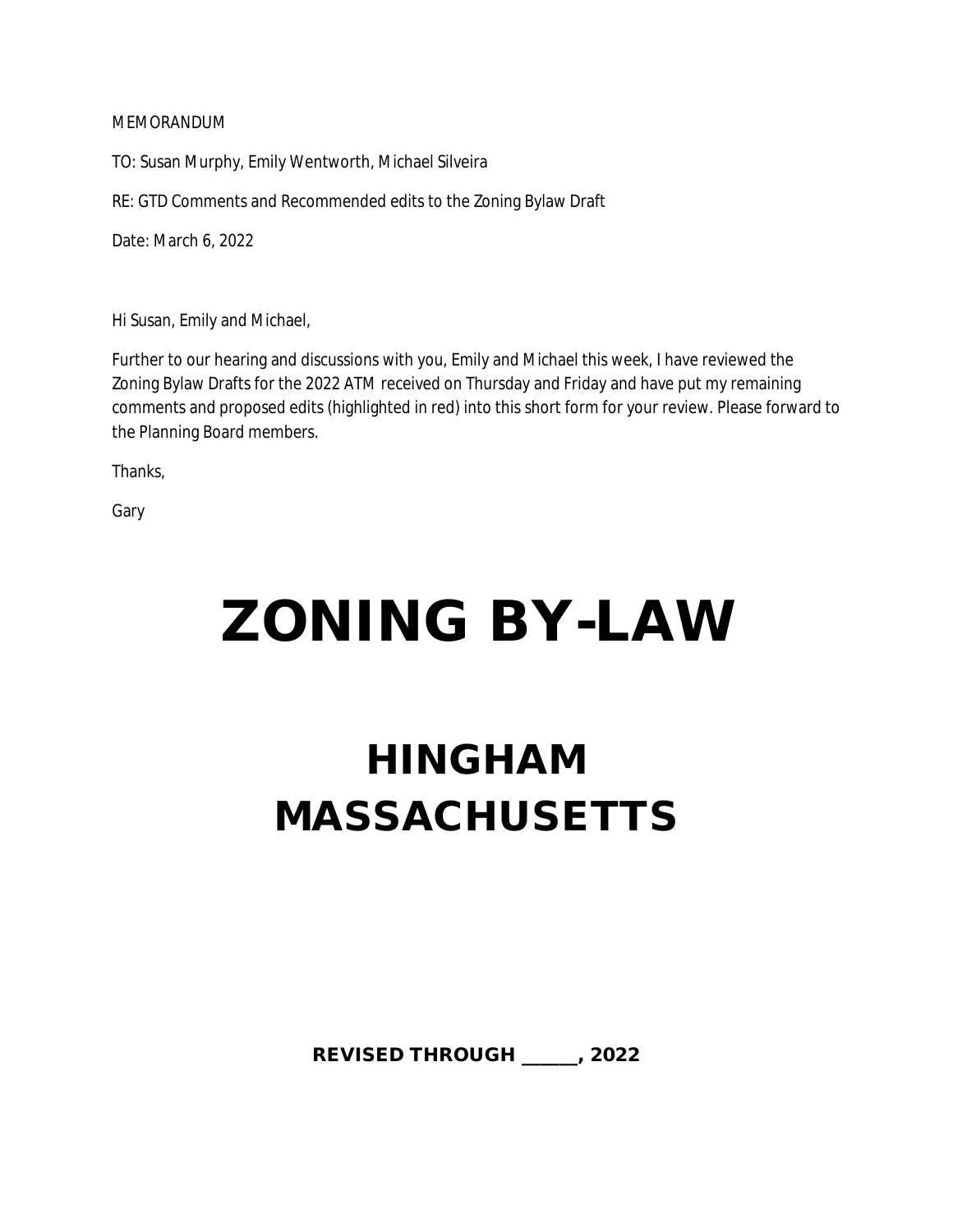

### **I-A. Site Plan Review**

#### 2. Applicability

Site Plan Review shall be conducted by the Planning Board and may be subject to professional consultant review consistent with Section I-G, for all site modifications which meet the following criteria.

- a. Major Site Plan
	- (i) All Special Permits A2 and Special Permits A3 or any modification Special Permit A2 or Special Permit A3.
	- (ii) All non-residential, (**GTD Comment: Section IV-B.6(a): Can we include A Letter of Non-Applicability to be submitted in the Application and reviewed by the Planning Board in tenant and occupant changes? Construction changes involving partitions, etc. would not need review by the Planning Board)** by the multi-family and mixed-use developments which result in:

#### 4. Procedures

An application for a building permit to perform work as set forth in Special Requirement 6 of Section IV-B shall be accompanied by an approved Site Plan and evidence of recording of the Site Plan Review decision unless the Planning Board's review (including any extensions thereto) has expired without any action by the Planning Board.

**GTD Comment: Former Section I-I, 2a: Why delete this section: The conditions imposed by the Planning Board shall be incorporated in and Special Permit A2 issued by the Board of Appeals. The Board of Appeals may add additional conditions to the issuance of a special permit, but may not remove any conditions imposed by the Planning Board or modify any condition as follows:. The Board of Appeals may propose to the Planning Board the modification or removal of a site plan condition imposed by the Plannung Board. Failure of the Planning Board to issue a revision to**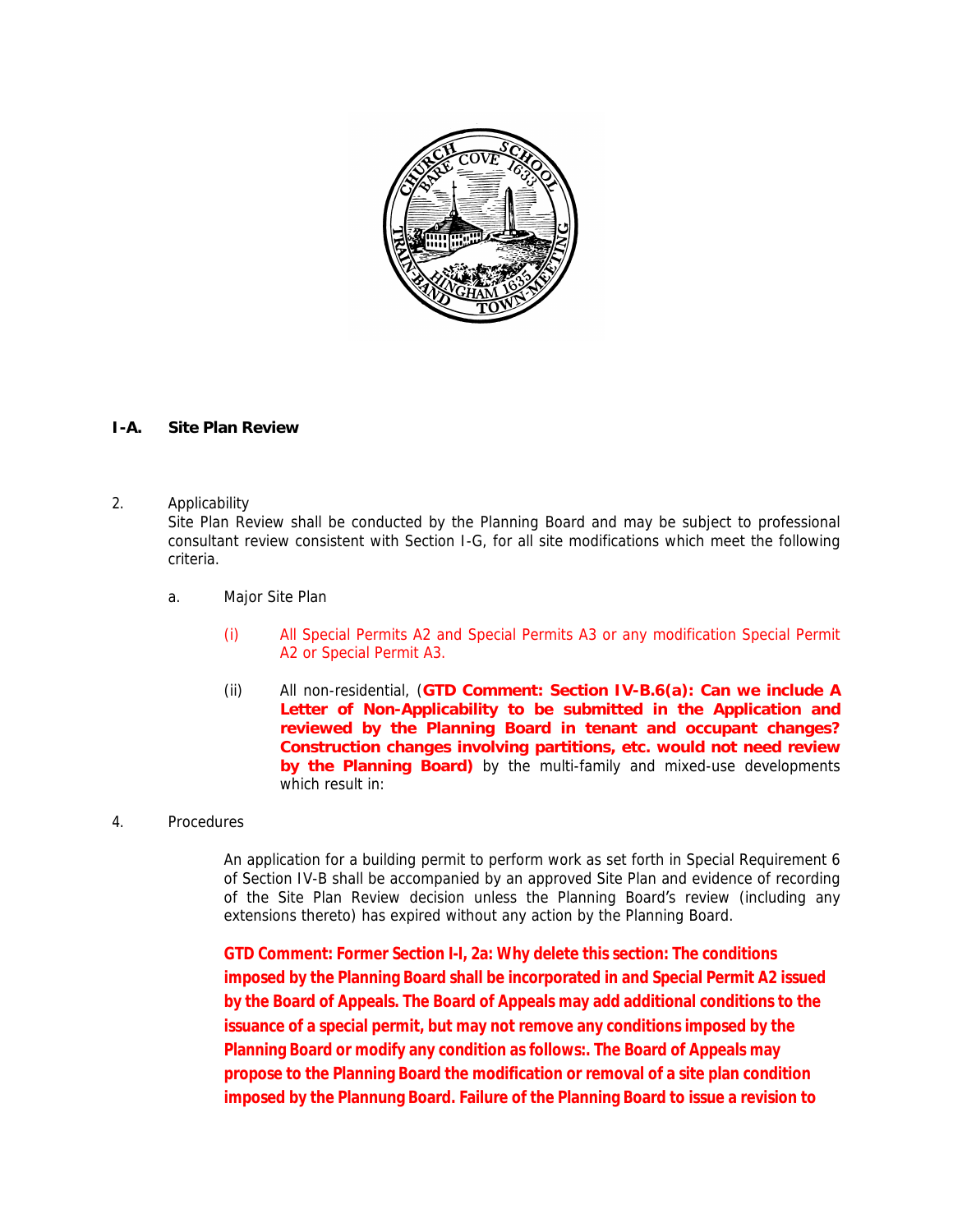**the site plan conditions within 21 days shall be deemed a denial of that proposal. This was the basis of the change to the Zoning Bylaw articulated by PB Members Murphy and McGrath at the 2005 Town Meeting.**

**GTD Comment: Former Section I-I, 2.b: Why should the SPR become a free standing permit?**

## 5. Submittal Requirements

All applications for Site Plan Review shall include the following information prepared by qualified registered professionals, either shown on wet-stamped and signed plans or other supporting documentation:

- a. Existing conditions and Locus plan; diagram and statement of the ownership, area, dimensions, boundaries and principal elevations of the subject property; location of structures, other site improvement conditions and wetland resources and wetland resources within 100 feet of property line;
- b. Site layout plan showing the scaled and dimensioned location and footprint of existing and proposed buildings and structures, access and egress drives, parking, fences, walls, walks, outdoor lighting, loading facilities, refuse facilities, and areas for snow storage, and applicable zoning setback lines;
- c. Architectural plans, if applicable, including building elevations and floor layouts;
- d. Detail sheets if applicable, plan showing nproposed circulation of traffic within the development and and in all adjacent public ways; dimensioned plan of loading and parking areas, aisles and driveways; plan with detail sheets including profile and representative cross sections of proposed driveways and parking areas;
	- (i) plans required under this subsection 5.g shall also show the Tree Yard.
- e. Grading and drainage plan, which shall include existing and proposed topography at 1 foot intervals, spot grades where applicable, drainage analysis, stormwater improvements, calculated area of disturbance, cut and fill analysis, and erosion controls;

Analysis of the capacity of Town soils, water supply, ways and services to absorb the impact of the proposed development,

- f. Such other materials necessary to enable the Planning Board to make a positive determination on the proposed project including without limitation, any information required under subsection j below if necessary; and
- g. Major Site Plans shall require the following additional submissions:

Analysis of compliance of the construction activities and the proposed project, including the extent the project incorporates sustainable design and environmentally friendly infrastructure solutions, with the most current versions of the Massachusetts Department of Environmental Protection Stormwater Management Standards,

6. **GTD Comment: the Review Standards and Approval Section should remain.**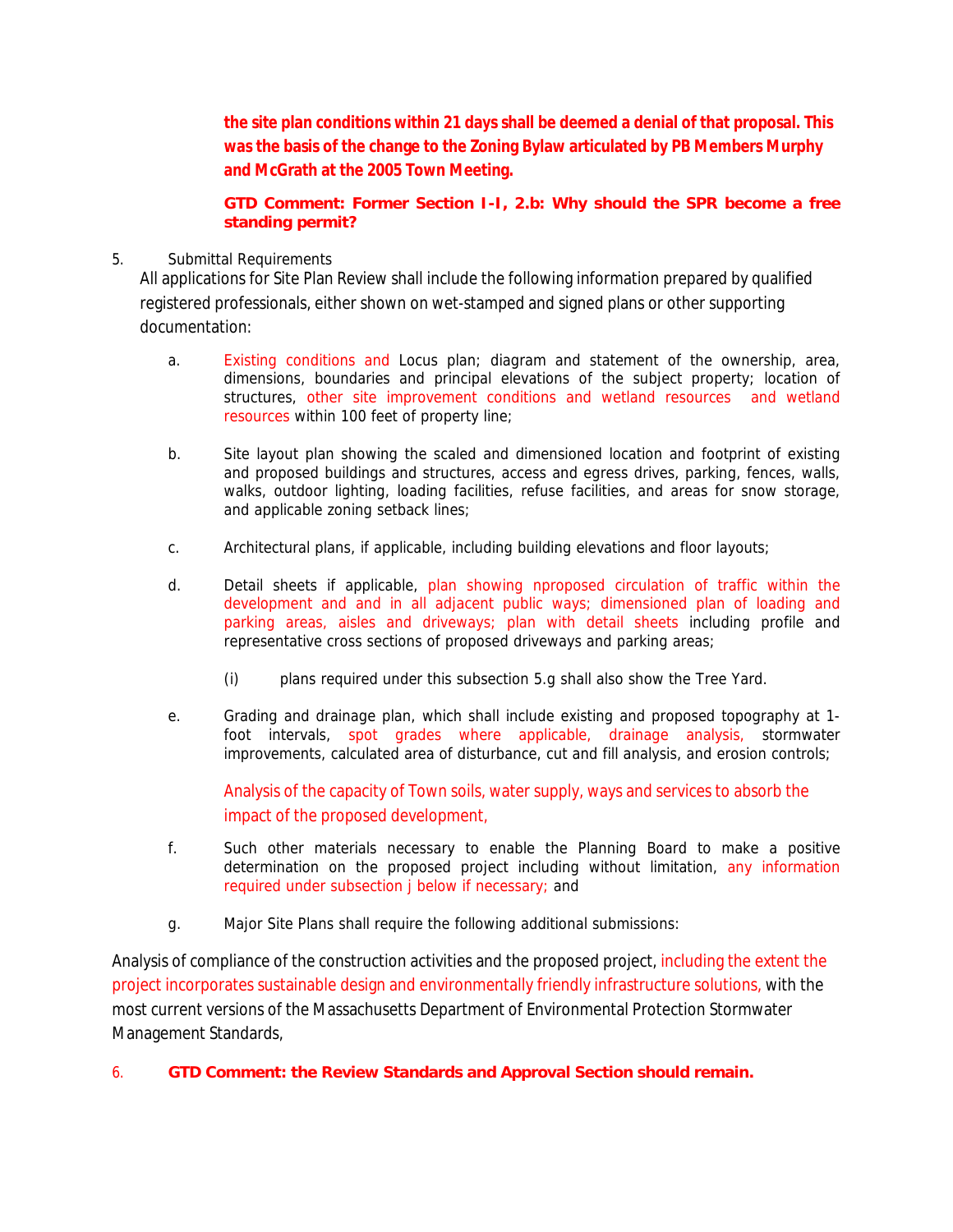Site Plan approval shall be granted upon determination by the Planning Board that the plan meets the objectives of this subsection 6. In reviewing each such application the Planning Board shall study the site plan with reference to the health, safety and welfare of the prospective occupants, the occupants of neighboring properties, and users of the adjoining streets or highways, and the welfare of the Town generally, including its amenities. The Planning Board may impose reasonable conditions at the expense of the applicant, including performance guarantees, to promote these objectives.

The Planning Board shall limit the proposed development so that its impact on each of the municipal services, ways, utilities and other resources does not exceed its existing design capacity. This limitation shall be imposed upon the proposed development regardless of the intensity of development otherwise permitted by this Zoning By-Law.

In conducting a site plan review, the Planning Board shall consider the following:

- a. protection of abutting properties against detrimental uses by provision for surface water drainage, fire hydrant locations, sound and site buffers, and preservation of views, light and air, and protection of abutting properties from negative impacts from artificial outdoor site lighting;
- b. convenience and safety of vehicular and pedestrian movement within the site and on adjacent streets; the location of driveway openings in relation to traffic or to adjacent streets, taking account of grades, sight distances and distances between such driveway entrances, exits and the nearest existing street or highway intersections; sufficiency of access for service, utility and emergency vehicles;
- c. adequacy of the arrangement of parking, loading spaces and traffic patterns in relation to the proposed uses of the premises; compliance with the off-street parking requirements of this By-Law;
- d. adequacy of open space and setbacks, including adequacy of landscaping of such areas;
- e. adequacy of the methods of disposal of refuse and other wastes during construction and resulting from the uses permitted on the site including, but not limited to, discarded building materials, concrete truck wash out, chemicals, litter and sanitary wastes; provided, that discharge of refuse or other wastes into the municipal stormwater system shall be expressly prohibited;
- f. prevention or mitigation of adverse impacts on the Town's resources, including, without limitation, water supply, wastewater facilities, energy and public works and public safety resources;
- g. assurance of positive stormwater drainage and snow-melt run-off from buildings, driveways and from all parking and loading areas on the site, and prevention of erosion, sedimentation and stormwater pollution and management problems through site design and erosion controls in accordance with the most current versions of the Massachusetts Department of Environmental Protection's Stormwater Management Policy and Standards including the Massachusetts Stormwater Handbook, the Massachusetts Erosion and Sediment Control Guidelines and, if applicable, additional requirements under the Town of Hingham MS4 Permit for projects that disturb more than one acre and discharge to the Town's municipal stormwater system;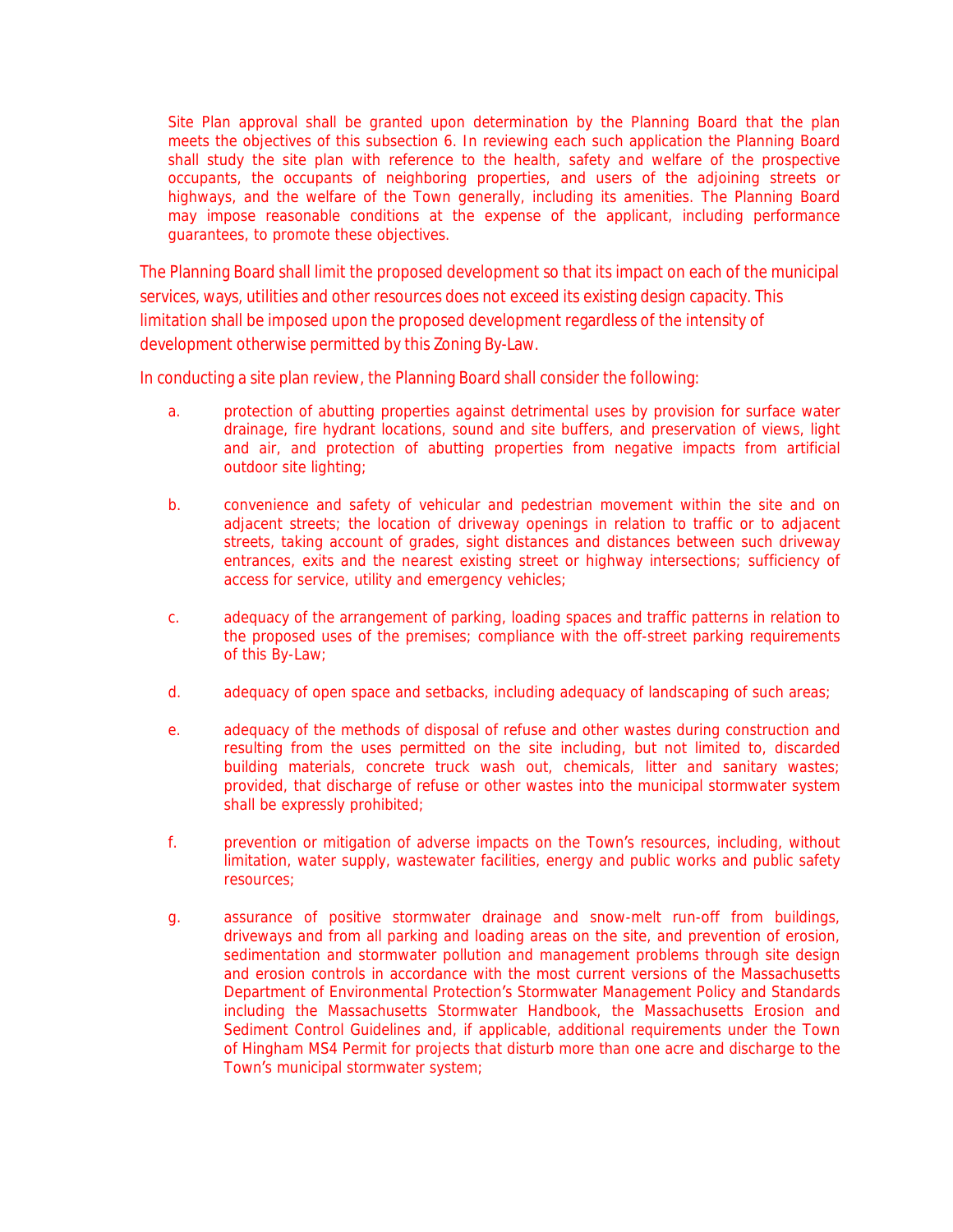- h. assurance that appropriate Best Management Practices have been incorporated to minimize the amount of disturbed areas and protect natural resources, stabilize sites when projects are complete or operations have temporarily ceased, protect slopes on the construction site, protect storm drain inlets and armor all newly constructed outlets, install perimeter controls at the site, stabilize construction site entrances and exits to prevent off-site tracking of material, and to provide for regular inspection of stormwater controls at consistent intervals;
- i. protection of natural and historic features including minimizing: the volume of cut and fill, the number of removed trees of 6 inches caliper or larger, the removal of stone walls, and the obstruction of scenic views from publicly accessible locations; and
- j. minimizing unreasonable departure from the character and scale of buildings in the vicinity or as previously existing on or approved for the site.

#### 7. Review Standards and Approval

**GTD Comment: Recommend deletion of this statement :" To the extent practicable. The Bylaw is declarative and not optional in regards to compliance.** The proposed project shall be located to preserve and enhance the natural features of the site, to avoid disturbances of environmentally sensitive areas, to minimize adverse impacts of development on adjoining properties, to minimize the alteration of the natural features of the site and to preserve and enhance scenic points, historic buildings and places and similar community assets which add value and attractiveness to the Town. In conducting a Site Plan Review, the Planning Board shall review the Site Plan for consistency with the following design and performance standards.

- 8. Waivers; Minor Modifications; Administrative Review;
	- a. Upon written request of the applicant, the Planning Board may waive any of the submittal requirements deemed by the Planning Board to be not necessary for its review of the application. In addition, the Planning Board may waive other such requirements of this Section I-I, including the requirement for a public hearing, where the Planning Board determines that the project constitutes a minor modification to an approved Site Plan.
	- b. In order to constitute a minor modification, the proposed work must be limited to modifications to an approved Site Plan which, in the Planning Board's determination, do not materially or adversely affect conditions governed by the Site Plan Review design and performance standards set forth in this Section I-I.
	- c. The Planning Board may, by a majority vote of the Board, establish an administrative process for Site Plan Review of certain Minor Site Plans. Pursuant to administrative review, the Planning Board may delegate to the town planner and/or to a designated Board member the authority to determine whether a project constitutes a Minor Site Plan. The Planning Board designee may refer any Minor Site Plan application to the Planning Board for its review in lieu of administrative review if, in such designee's discretion, the scope of the project merits review by the Board. (**GTD Comment: Section IV-B.6(a): Can we include A Letter of Non-Applicability to be submitted in the Application and reviewed by the Planning Board in tenant and occupant changes? Construction changes involving partitions, etc. would not need review by the Planning Board)** In addition, any applicant may request Site Plan Review by the Planning Board in lieu of administrative review at the time of application, or any applicant aggrieved by a Minor Site Plan Review decision of the designee may reapply for Site Plan Review by the Planning Board and such review shall